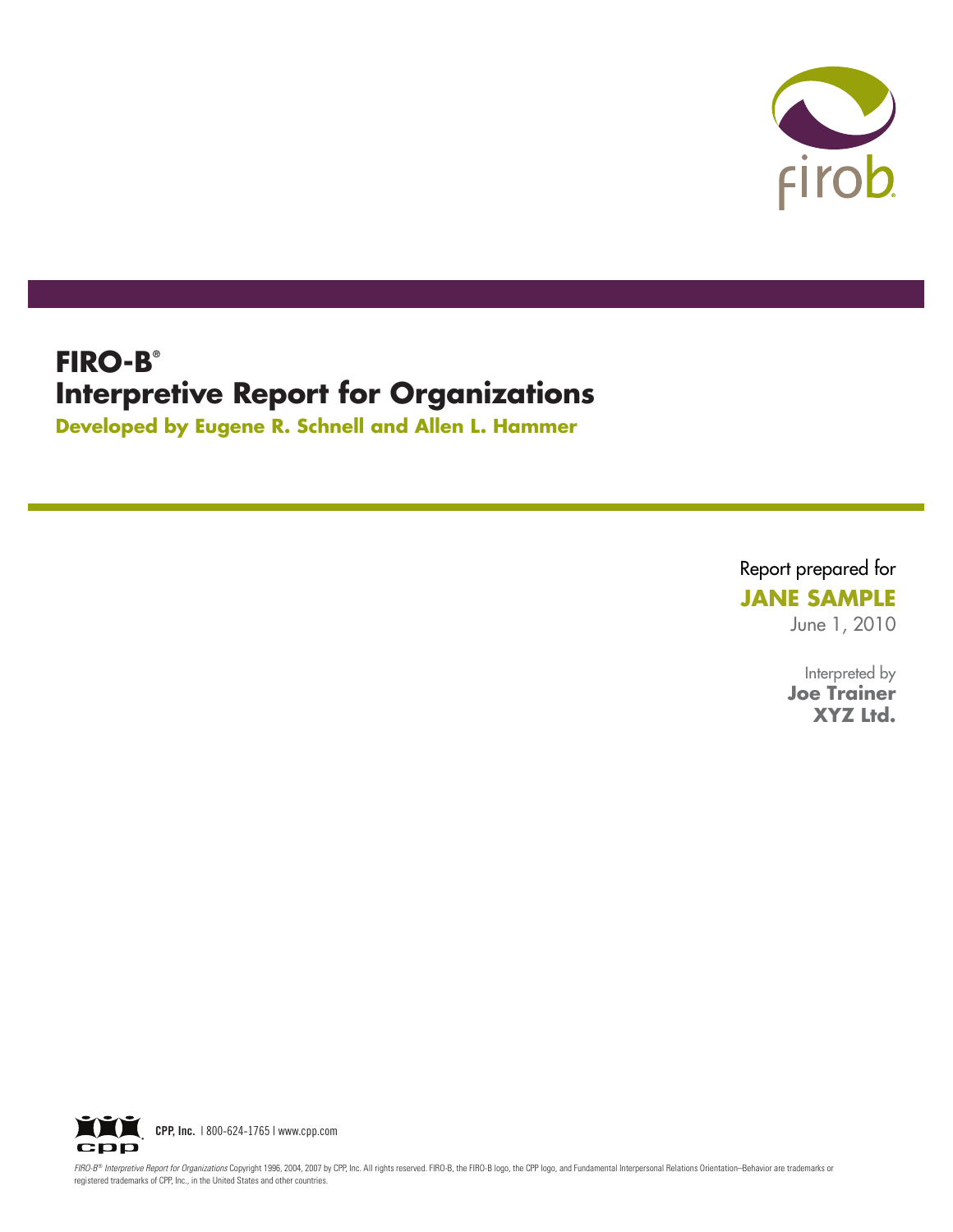# FIRO-B<sup>®</sup> Interpretive Report for Org<br> **INTRODUCTION**

The purpose of this report is to show how your results from the FIRO-B<sup>®</sup> assessment can help you understand your behavior and the behavior of others in your organization. Information from the FIRO-B tool can help you maximize the impact of your actions, identify options for increasing your job satisfaction and productivity, and explore alternative ways to achieve your goals. This report provides an explanation of your results and then considers how your results can help you:

- Plan your career development
- Increase your job satisfaction
- Improve your effectiveness on teams
- Identify the strengths and weaknesses of your leadership style

As you read through this report, keep in mind that all instruments have limitations. The FIRO-B instrument is not a comprehensive personality test; it focuses on how you are oriented to interpersonal relations. Results should not be used to make a judgment about whether any behavior or any person is good or bad. The FIRO-B assessment is a measure of interpersonal needs, not a test of abilities, career interests, or success. Finally, you should avoid making a major decision based on the results of only one instrument. **RO-B<sup>®</sup>** Interpretive<br> **INCLUSION**<br> **INCLUSION**<br> **INCLUSION**<br> **INCLUSION**<br> **INCLUSION**<br> **INCLUSION**<br> **INCLUSION**<br> **INCLUSION**<br> **INCLUSION** France Solutions<br>
How your result<br>
the impact of your and explore alt<br>
s and then cons<br>
s<br>
s<br>
s<br>
es of your leade<br>
in mind that a<br>
s<br>
is a measure of<br>
ld avoid making<br>
personal needs<br> **CONTROL [C]** JANE S/<br>
assessment can he<br>
. Information fro<br>
options for increa<br>
its can help you:<br>
ts can help you:<br>
mitations. The F<sup>1</sup><br>
are oriented to in<br>
ny behavior or ar<br>
not a test of abili<br>
sed on the results<br> **AFFECTION [A]** Form the FIRO-1<br>
your organizatiantive ways to a<br>
ers how your res<br>
trishow your res<br>
in the struments have<br>
cuses on how you<br>
the struments have<br>
cuses on how your<br>
three areas.<br>
major decision<br>
three areas.<br>
sponsibility

The need for Inclusion relates to forming new relations and associating with others; it determines the extent of contact and prominence that a person seeks. Descriptors include:

- belonging recognition
- involvement distinction
- participation

The need for Control relates to decision making, influence, and persuasion between people; it determines the extent of power or dominance that a person seeks. Descriptors include: The FIRO-B tool measures your interpersonal needs in three areas.<br> **INCLUSION [1]**<br>
The need for Michains and<br>
to forming new relations and<br>
decision making, influence, and<br>
decision making, influence, and<br>
determines the

- power responsibility
- authority consistency
- influence

The need for Affection relates to emotional ties and warm connections between people; it determines the extent of closeness that a person seeks. Descriptors include:

- personal ties support
- consensus openness
- sensitivity

also provides a measure of how much each need is *expressed* or *wanted* by you.

### **EXPRESSED [e]**

The extent to which you will initiate the behavior.

### **WANTED** [w]

The extent to which you want or will accept that behavior from others.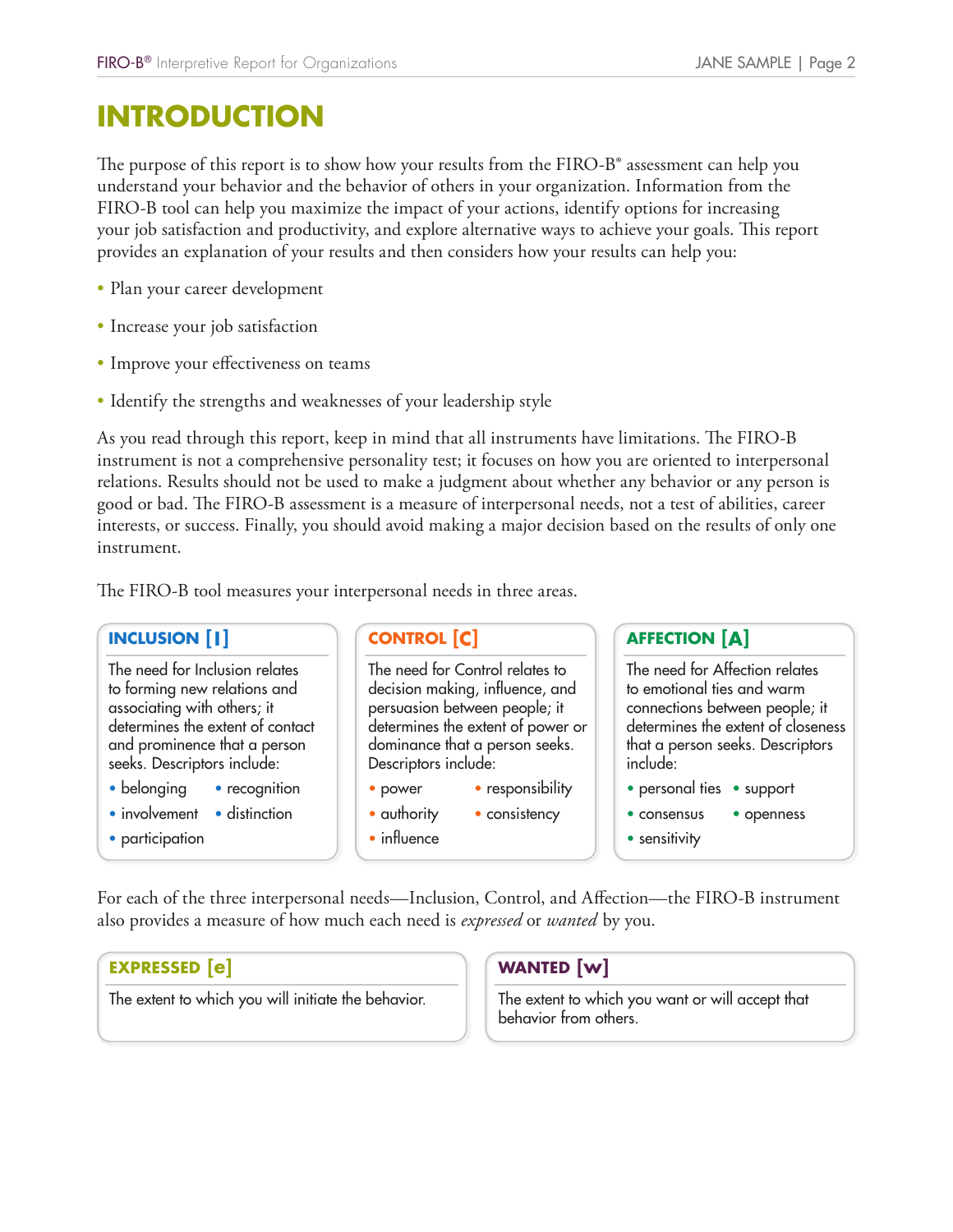

# FIRO-B® Interpretive Report for Organizations<br> **YOUR FIRO-B® RESULTS**

The following sections provide an interpretation of your FIRO-B results and show how they can be applied to help you understand your behavior in an organization. However, as you think about the meaning of your results, keep in mind that a number of extraneous factors may have affected how you responded to the FIRO-B items. Try to determine whether any of these may have influenced your results:

- Life events that lead to intense self-reflection or withdrawal from others (this will alter all of your results, but especially your need for Wanted Inclusion)
- Cultural differences affecting the expression of needs
- Misunderstanding the terms
- Consciously trying to avoid extreme responses (which usually results in a majority of results in the medium range)
- Pressure from your environment to express certain behaviors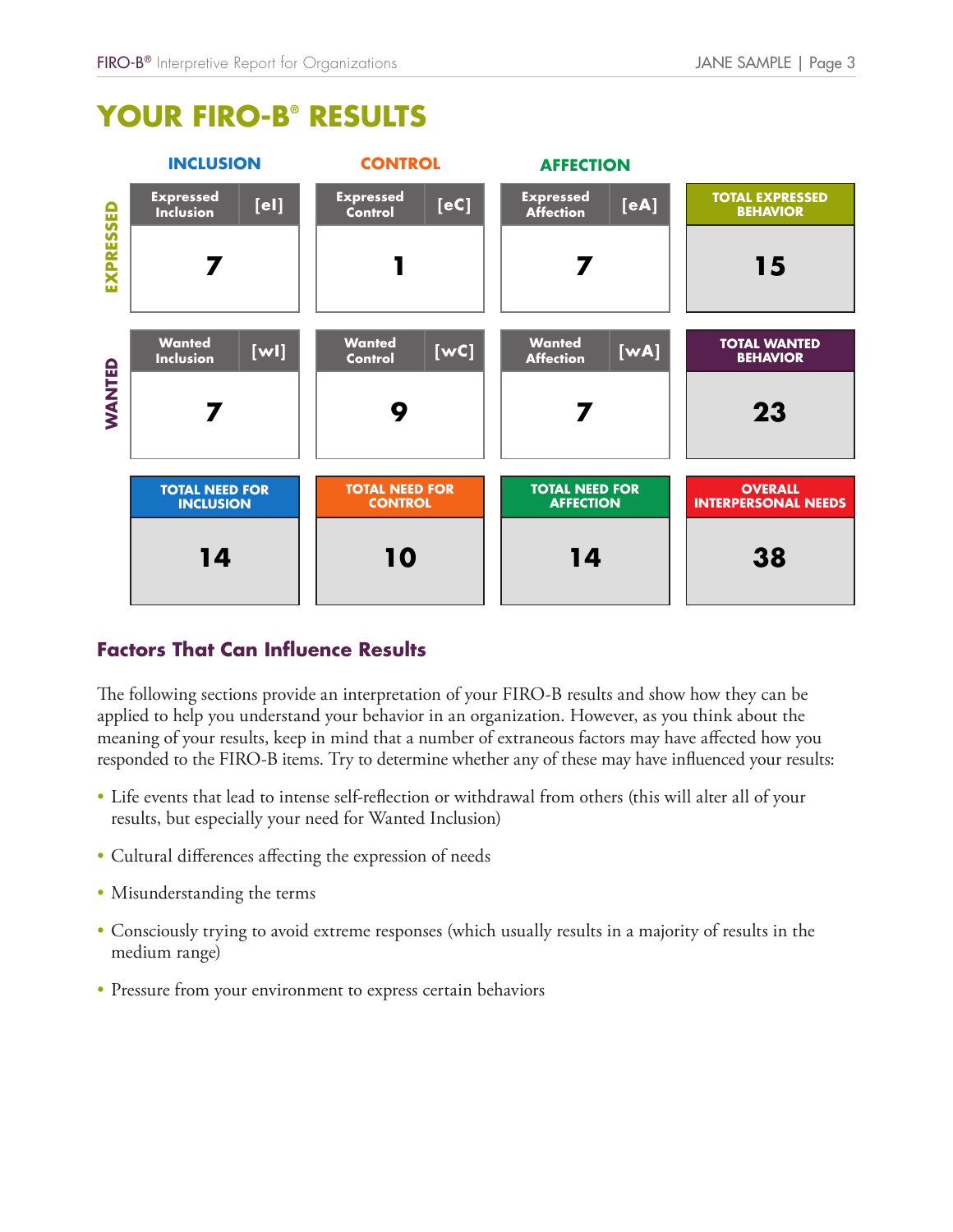# FIRO-B® Interpretive Report for Organizations<br> **INTERPRETATION OF YOUR FIRO-B® RESULTS**

### **Your Individual Needs**

| $FIRO-B®$ Interpretive Report for Organizations<br>JANE SAMPLE   Page 4<br>ERPRETATION OF YOUR FIRO-B® RESULTS                                                                                                                                                      |                                         |                                                                                                                                                                                              |  |  |  |
|---------------------------------------------------------------------------------------------------------------------------------------------------------------------------------------------------------------------------------------------------------------------|-----------------------------------------|----------------------------------------------------------------------------------------------------------------------------------------------------------------------------------------------|--|--|--|
| $\pmb{7}$<br>$\overline{ }$<br>$\mathbf{I}$<br>9<br>7<br>$\overline{ }$                                                                                                                                                                                             |                                         |                                                                                                                                                                                              |  |  |  |
| Your Individual Needs                                                                                                                                                                                                                                               |                                         |                                                                                                                                                                                              |  |  |  |
| Each of the six individual needs can be defined by statements about characteristic behaviors, as shown<br>in the table below. Your results for the six individual needs are estimates of how much each of the<br>interpersonal dimensions is characteristic of you. |                                         |                                                                                                                                                                                              |  |  |  |
| <b>Characteristic Behavior</b>                                                                                                                                                                                                                                      | <b>Your Results</b>                     | <b>What Your Results Indicate</b>                                                                                                                                                            |  |  |  |
| <b>Expressed Inclusion [el]</b><br>I make an effort to include others in my<br>activities. I try to belong, to join social<br>groups, and to be with others as much<br>as possible.                                                                                 | <b>HIGH</b><br>LOW<br><b>MED</b>        | Your result of 7 suggests that you will<br>usually agree with these statements and<br>probably enjoy having a steady amount<br>of interpersonal contact at work.                             |  |  |  |
| <b>Wanted Inclusion [wl]</b><br>I want other people to include me in<br>their activities and to invite me to belong.<br>I enjoy it when others notice me.                                                                                                           | LOW<br><b>MED</b><br><b>HIGH</b>        | Your result of 7 suggests that you will<br>usually agree with these statements and<br>enjoy having others seek out your input<br>and offer you a chance for a higher profile.                |  |  |  |
| <b>Expressed Control [eC]</b><br>I try to exert control and influence over<br>things. I enjoy organizing things and<br>directing others.                                                                                                                            | <b>LOW</b><br><b>MED</b><br><b>HIGH</b> | Your result of 1 suggests that you will<br>usually disagree with these statements<br>and avoid providing too much<br>structure and direction for others.                                     |  |  |  |
| <b>Wanted Control [wC]</b><br>I feel most comfortable working in<br>well-defined situations. I try to get clear<br>expectations and instructions.                                                                                                                   | <b>HIGH</b><br>LOW<br><b>MED</b>        | Your result of 9 suggests that you will<br>usually agree with these statements and<br>are most comfortable respecting others'<br>authority and maintaining the structure<br>provided to you. |  |  |  |
| <b>Expressed Affection [eA]</b><br>I make an effort to get close to people.<br>I am comfortable expressing personal<br>feelings, and I try to be supportive<br>of others.                                                                                           | LOW<br><b>HIGH</b><br><b>MED</b>        | Your result of 7 suggests that you will<br>usually agree with these statements<br>and that you provide a lot of warmth,<br>encouragement, and support for others<br>at work.                 |  |  |  |
| <b>Wanted Affection [wA]</b><br>I want others to act warmly toward me.<br>I enjoy it when people share their feelings<br>with me and when they encourage my<br>efforts.                                                                                             | LOW<br><b>MED</b><br><b>HIGH</b>        | Your result of 7 suggests that you will<br>usually agree with these statements and<br>will be happiest when others around<br>you are warm, supportive, and openly<br>encouraging.            |  |  |  |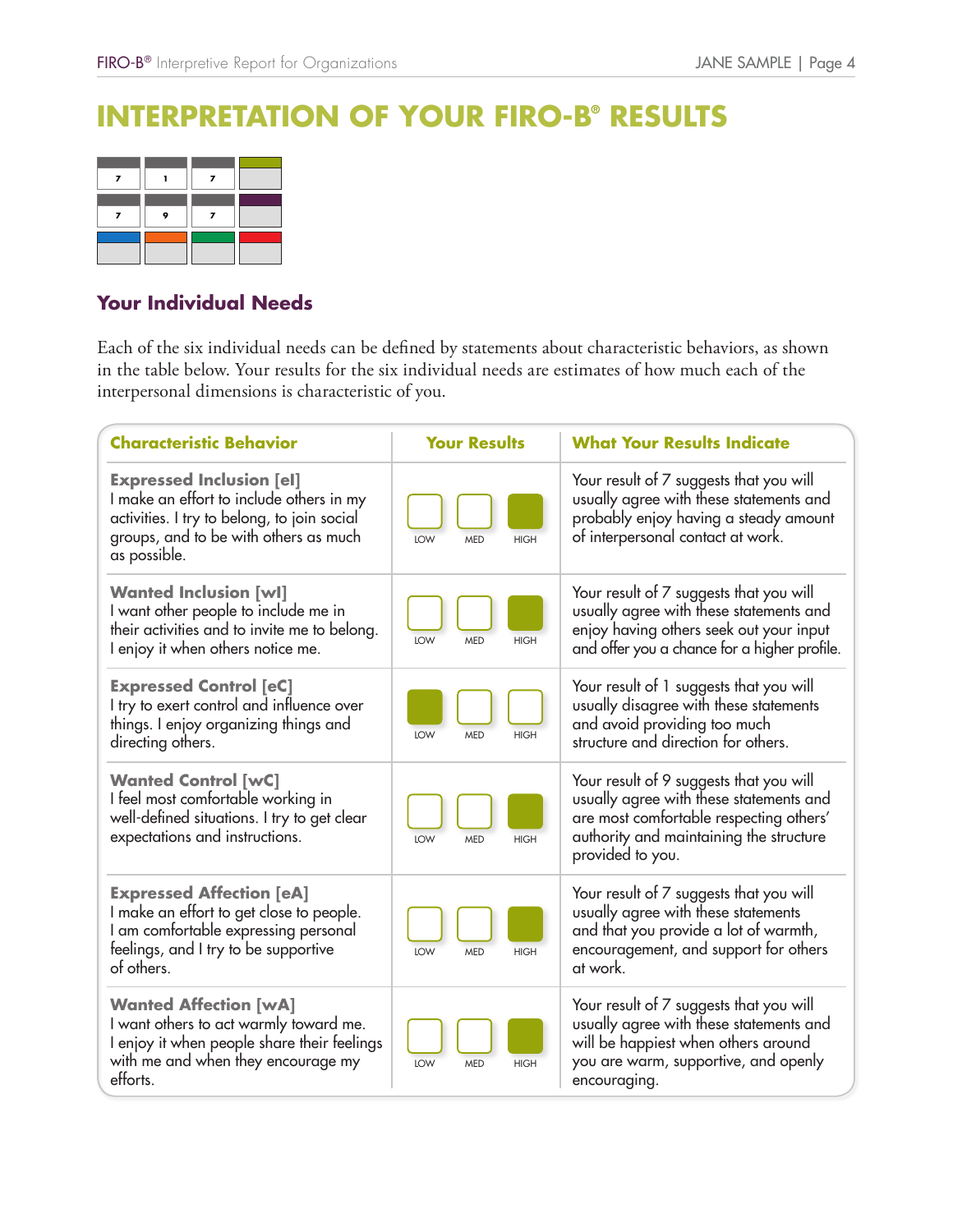

# **Your Overall Interpersonal Needs**

The indicator of your Overall Interpersonal Needs is the total of all six individual needs (eI + wI +  $eC + wC + eA + wA$ ). This result represents the overall strength of your interpersonal needs; it shows how much you believe that other people and human interaction can help you attain your goals and achieve personal satisfaction. Four Overall Interpersonal Needs<br>
The indicator of your Overall Interpersonal Needs is the total of all<br>
eC + wC + eA + wA). This result represents the overall strength of y<br>
how much you believe that other people and huma

### **Your indicator of Overall Interpersonal Needs is 38, which falls in the medium-high range. This suggests that:**

- Your involvement with others is usually a source of satisfaction, but relationships may become frustrating and interfere with your job
- When interacting with others, you work best with small groups and with regular contacts
- You probably enjoy work that involves opportunities to gather input from others but you do not rely on them for decision making or implementation
- You prefer to work with others but occasionally need time alone to think and reflect
-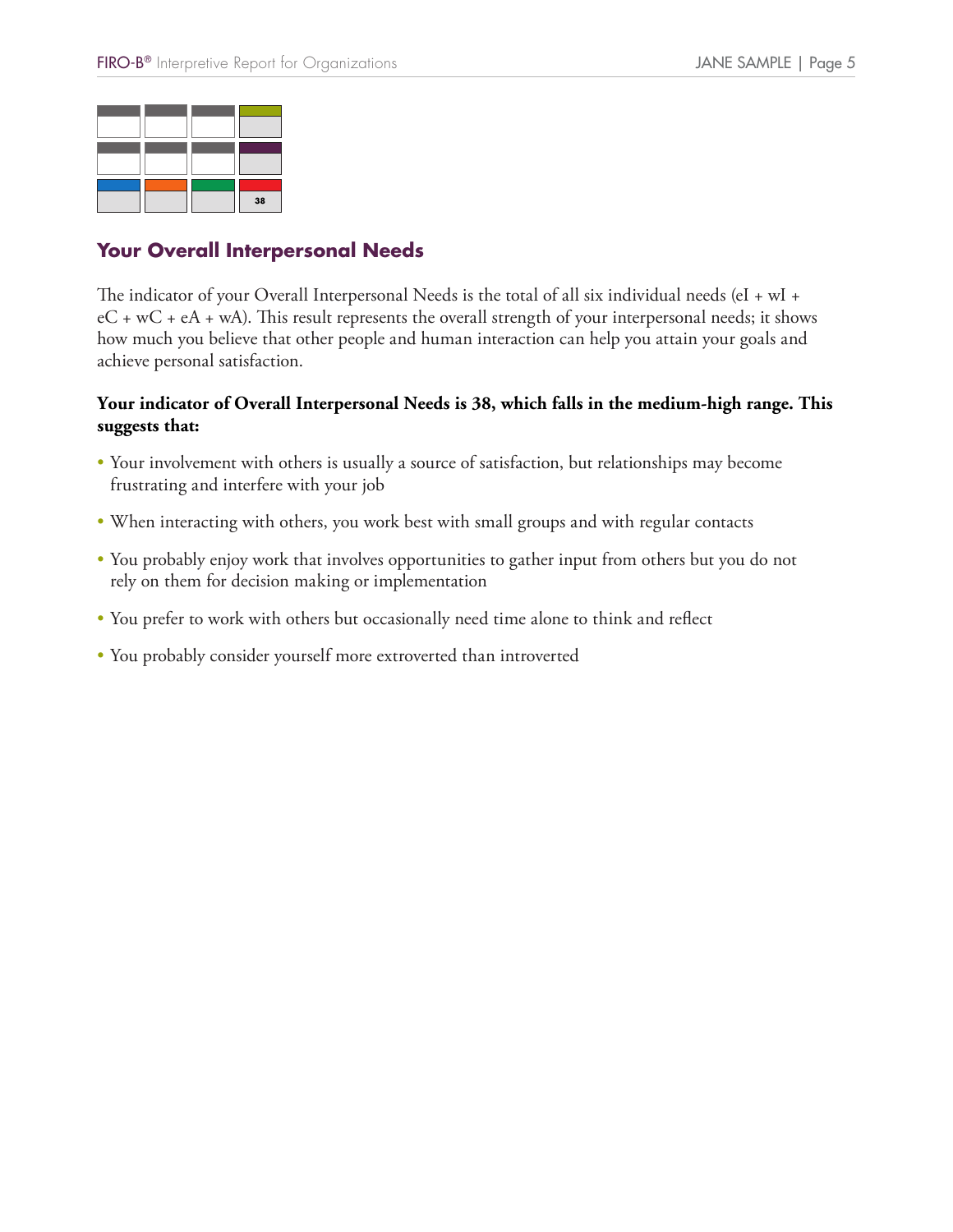

### **Your Total Expressed and Total Wanted Behaviors**

Your result for Total Expressed Behavior (eI +  $eC + eA$ ) indicates how often you take the initiative in approaching others to fulfill the three basic interpersonal needs. In general, it shows how comfortable you are being proactive.

Your result of 15 on Total Expressed is in the medium range, which suggests that you vary in the extent to which you initiate action or work proactively with others; it seems to depend on exactly who the other person or persons are and the context in which you work.

Your result for Total Wanted Behavior (wI + wC + wA) indicates how much you rely on others to get what you need. In general, it shows how comfortable you are being reactive or responsive.

Your result of 23 on Total Wanted is in the high range, which suggests that you rely quite a bit on others and feel comfortable about accepting behaviors from others.

Your results for Total Expressed and Total Wanted Behaviors are best interpreted in relation to each other, since they explain the general pattern of how you go about satisfying interpersonal needs.

Your Total Wanted Behavior score is higher than your Total Expressed Behavior score. This suggests that you prefer to wait and see what others will do before taking action. In some situations you may feel inhibited from doing or expressing what you want. You value reliability in others because it helps you predict how they will behave and therefore how you should act. You may often find yourself wondering why others are not expressing more inclusion, control, or affection toward you. Others may be surprised to know how much you welcome their behaviors. Your Expressed behaviors may not provide much of a clue about what you want from others.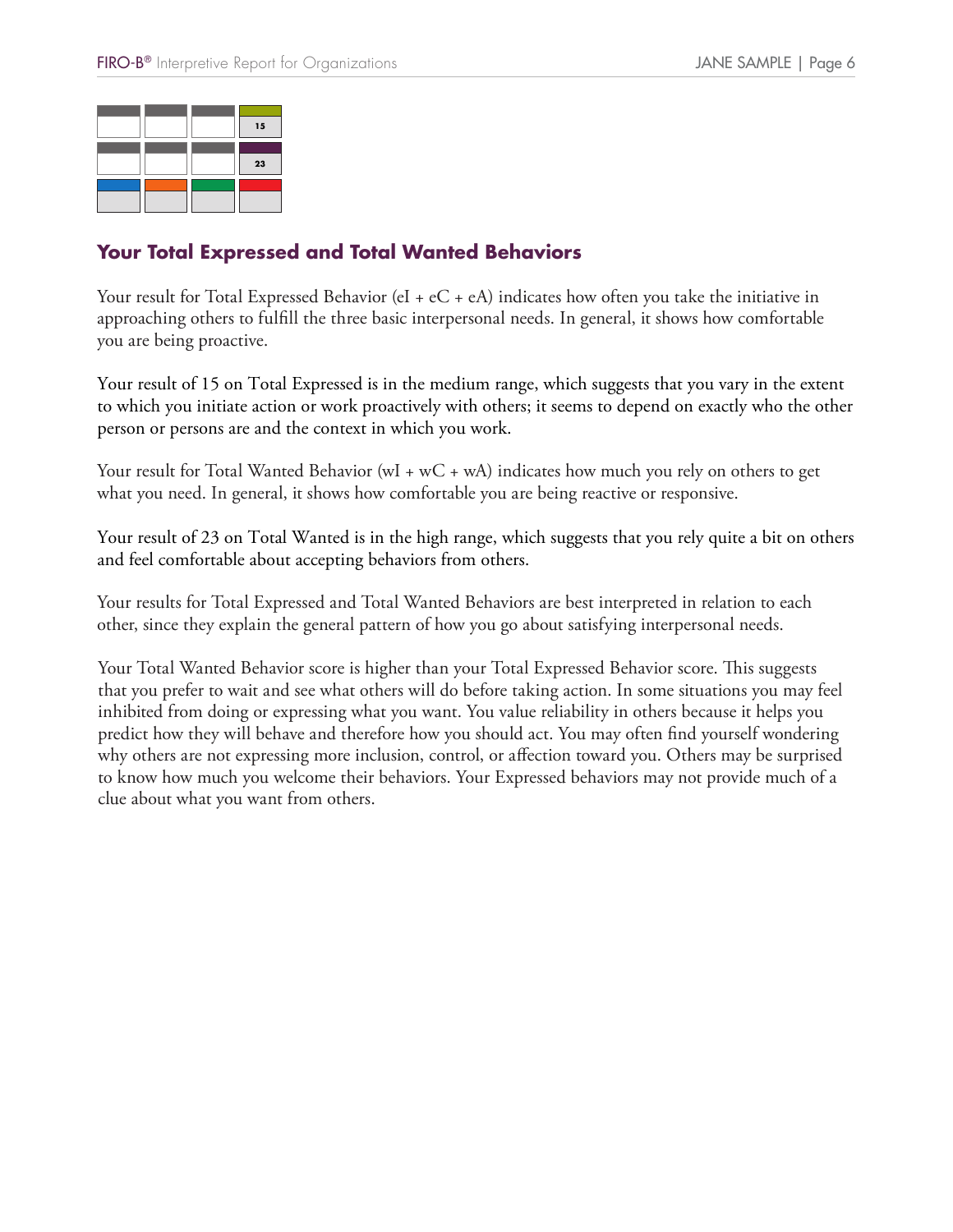| 14 | 10 | 14 |  |
|----|----|----|--|

### **Your Total Needs**

Your Total Need results reflect the overall strength of each need, or how much you seek to satisfy each of these needs in interpersonal situations.

Those needs with the highest scores are the ones you feel most comfortable pursuing. You will probably return again and again to situations that offer opportunities for you to satisfy these needs, which are also the ones you are least willing to sacrifice. Your two greatest Total Needs are for Inclusion and Affection. This suggests that in a new situation you are likely to focus on fitting in, getting involved, finding people you can trust and establishing relationships with them, and establishing a meaningful role for yourself in the organization.

The need with the lowest score is the one you are most willing to give up; over time, you may drift away from situations that provide opportunities for you to fulfill this need. Because Control is your lowest priority, you won't be much concerned about order and structure until your needs for Inclusion and Affection are satisfied.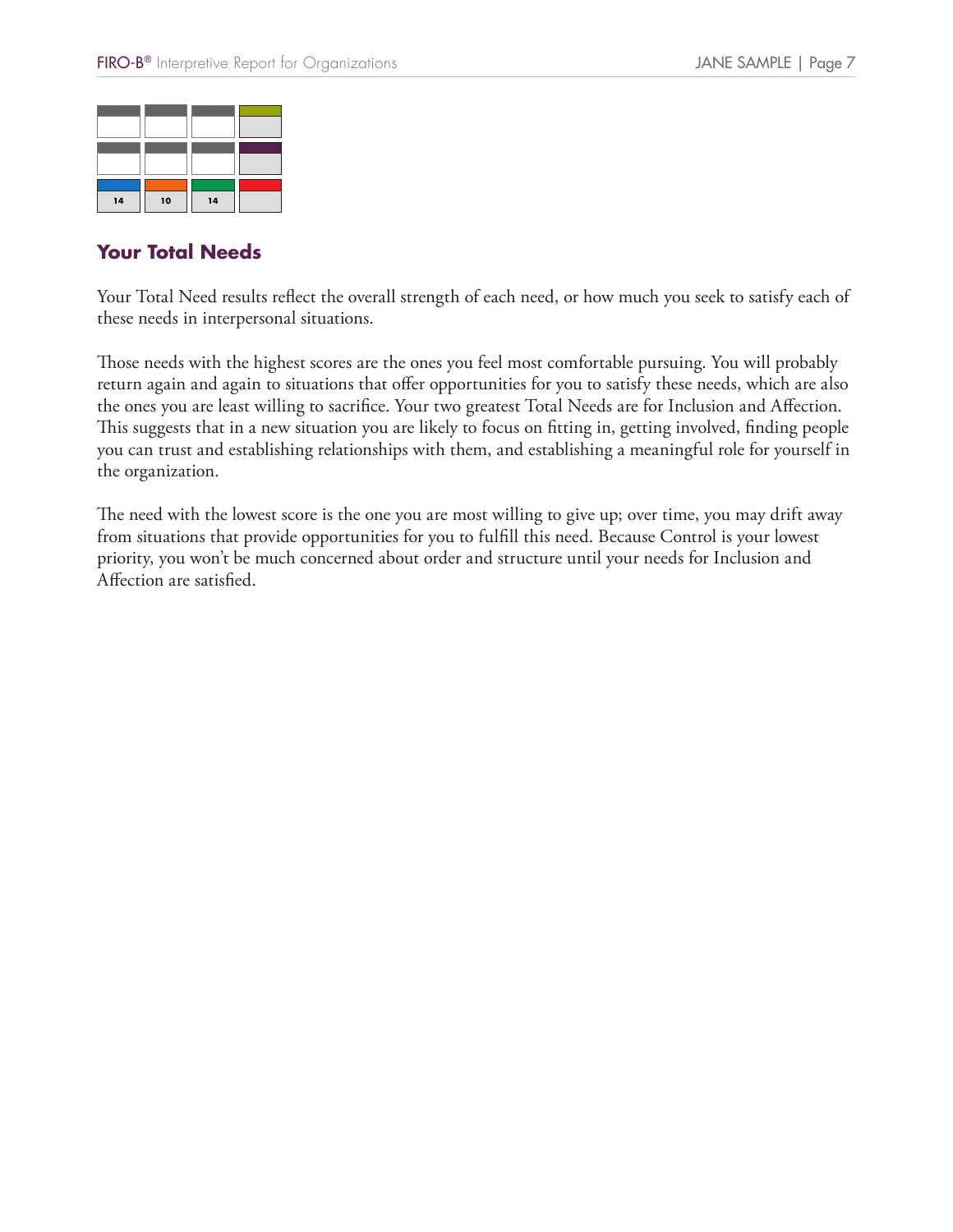# **Patterns**

### **Your Patterns of Need Fulfillment for Inclusion**

### **Your results on Expressed Inclusion (7) and Wanted Inclusion (7) suggest that the following pattern of behaviors may describe you.**

- You include others and like to be included.
- You enjoy the opportunity to provide input.
- You don't like to get cut off from information and updates.
- You seek recognition and endorsement from colleagues and superiors.
- You do not make much distinction between work and social gatherings.
- You organize social activities with your business associates.
- You withdraw first if you sense a possibility of being rejected by others.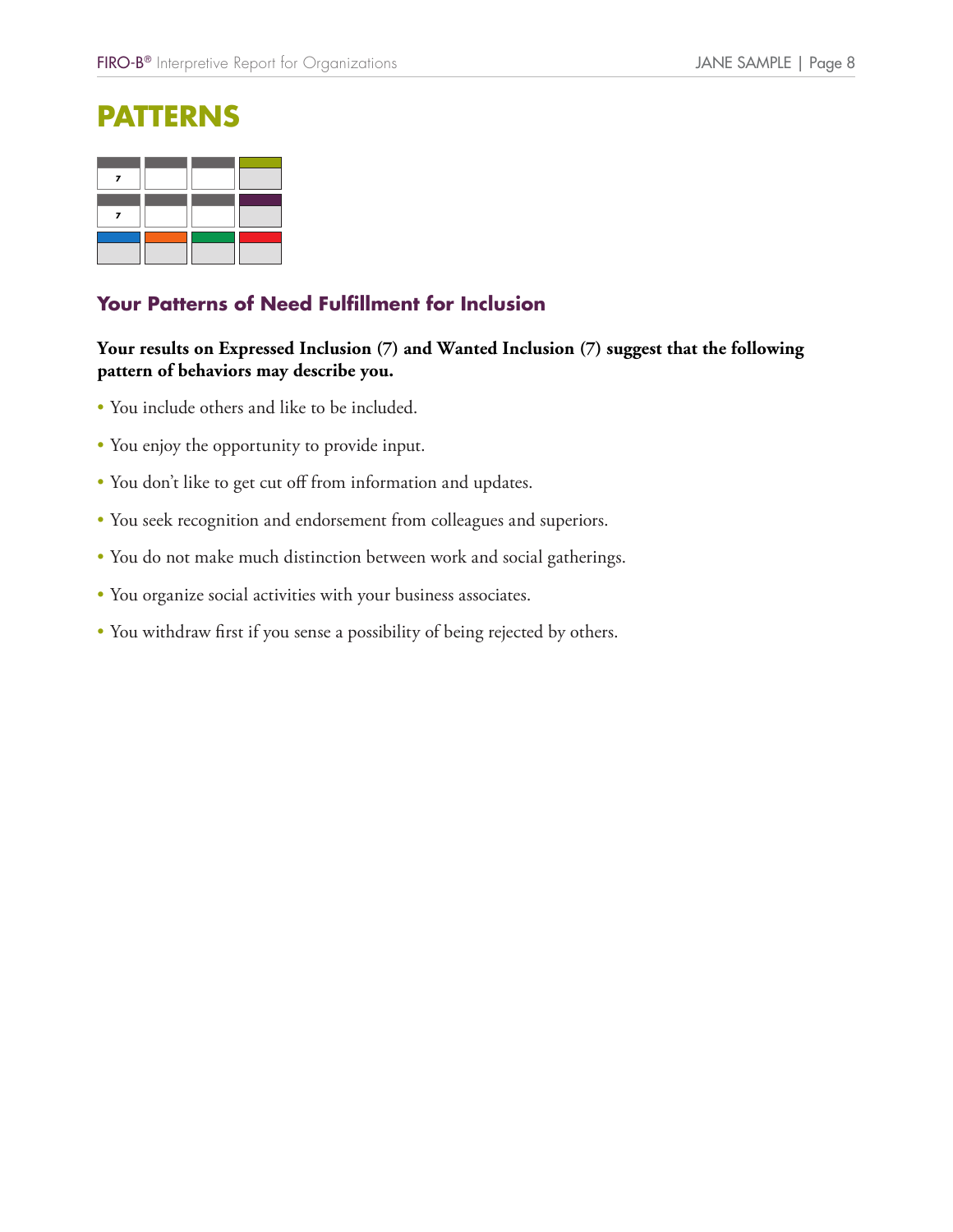

### **Your Patterns of Need Fulfillment for Control**

### **Your results on Expressed Control (1) and Wanted Control (9) suggest the following pattern of behaviors.**

- You may accept direction from those in authority.
- You may not be interested in gaining influence.
- You are a loyal and cooperative member of the organization.
- You like to perform your work according to standard operating procedures.
- You may be frustrated by inconsistencies.
- You may feel the need to check your decisions with others.
- You may prefer extensive orientation and training when placed in a new job.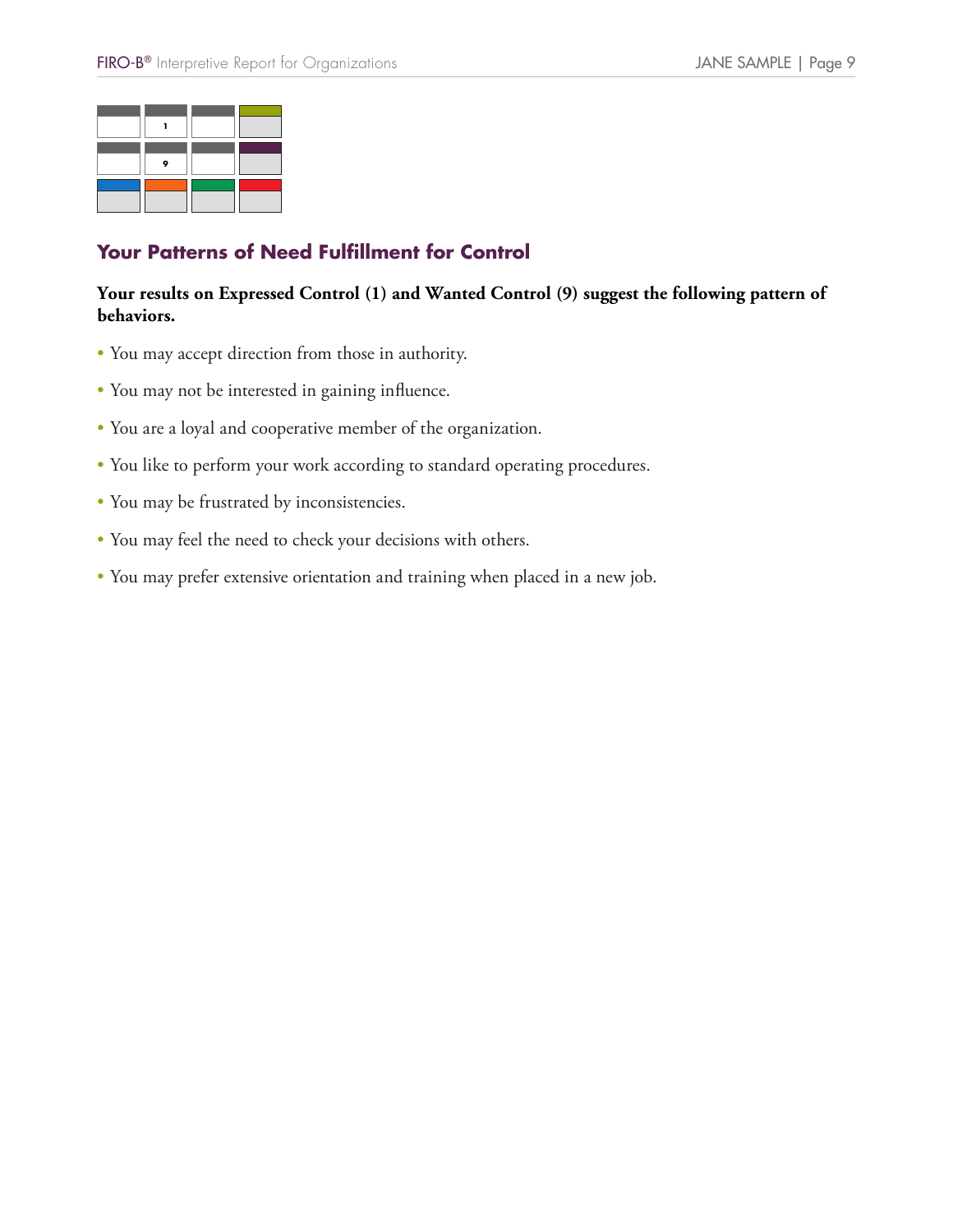## **Your Patterns of Need Fulfillment for Affection**

### **Your results on Expressed Affection (7) and Wanted Affection (7) suggest that you may characteristically display the following pattern of behaviors.**

- You are friendly, open, and optimistic.
- You value trustworthiness.
- You may have difficulty turning others away or controlling interruptions at work.
- You prefer to motivate others by praise and support and are best motivated in the same way.
- You may enjoy resolving conflicts and negotiating.
- You may feel sad when group projects involving regular contact with colleagues end.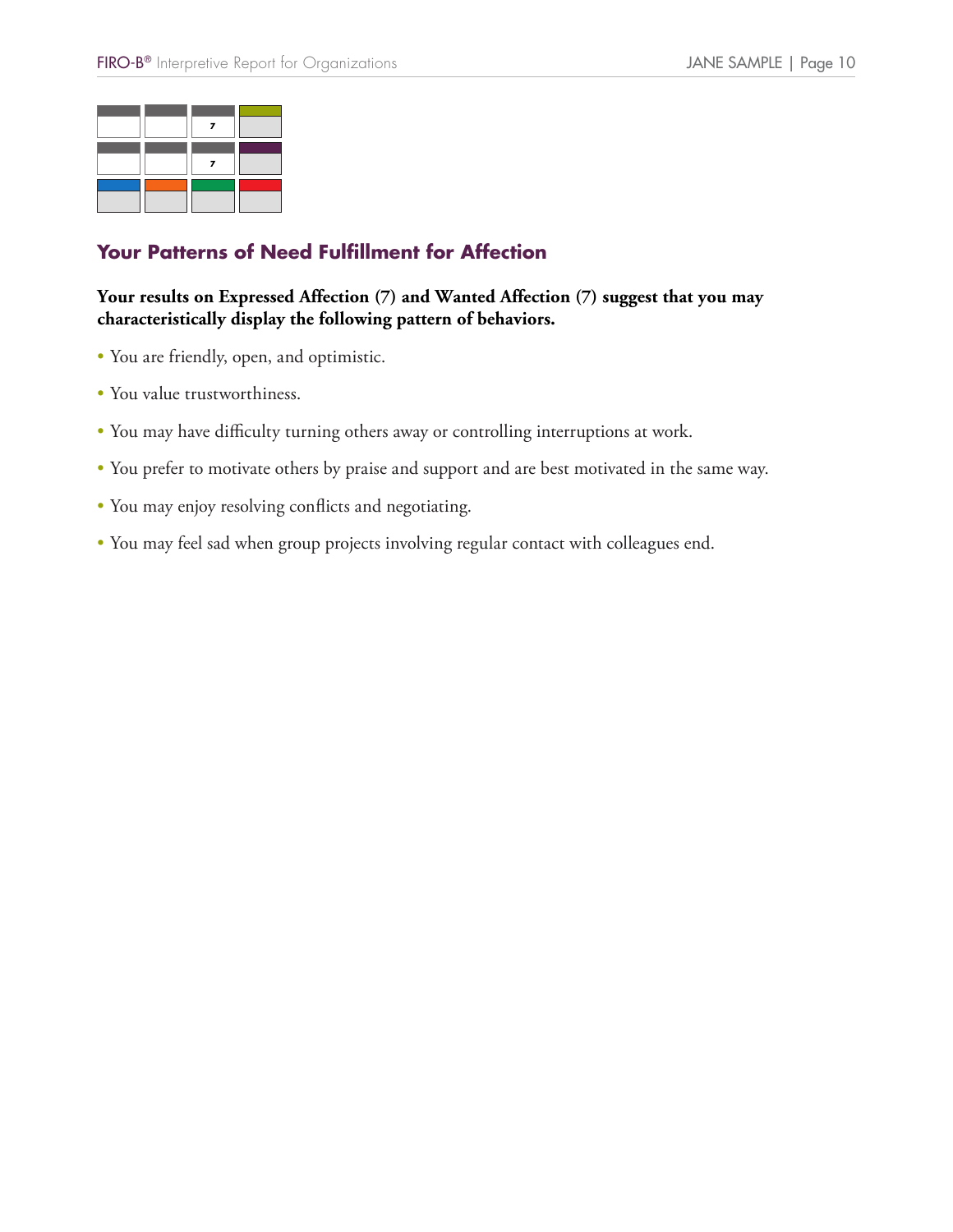# **Your Career Development**

| 14 | 10 | 14 |  |
|----|----|----|--|

Knowing your interpersonal needs can help you evaluate career opportunities, whether you are considering a new career or are seeking to improve your satisfaction with your current position. You can evaluate any opportunity by considering how well it matches your interpersonal needs.

### **Your Total Need for Inclusion (14) falls in the high range; this suggests that you will be more satisfied with jobs in which:**

- You have a lot of opportunity to interact with others
- There are multiple pathways for achieving recognition and status
- The organization tries to involve its employees in decision making
- The organization rewards teamwork

### **Your Total Need for Control (10) falls in the medium range; this suggests that you will be more satisfied with jobs in which:**

- New challenges and opportunities are provided with equal amounts of support and self-direction
- Your job responsibilities include some tasks that are all yours and others that are shared with colleagues
- Decisions are not final and there is room for changing course or making new agreements
- There are general guidelines for performance, but flexibility to deal with exceptions

### **Your Total Need for Affection (14) falls in the high range; this suggests that you will be more satisfied with jobs in which:**

- The organizational climate is characterized by warmth and personal interest in employees
- Encouragement and cooperation are welcomed by and freely exchanged between employees
- The organization tries to make the workplace a home away from home
- The organization attempts to be flexible and to support the personal lives of the employees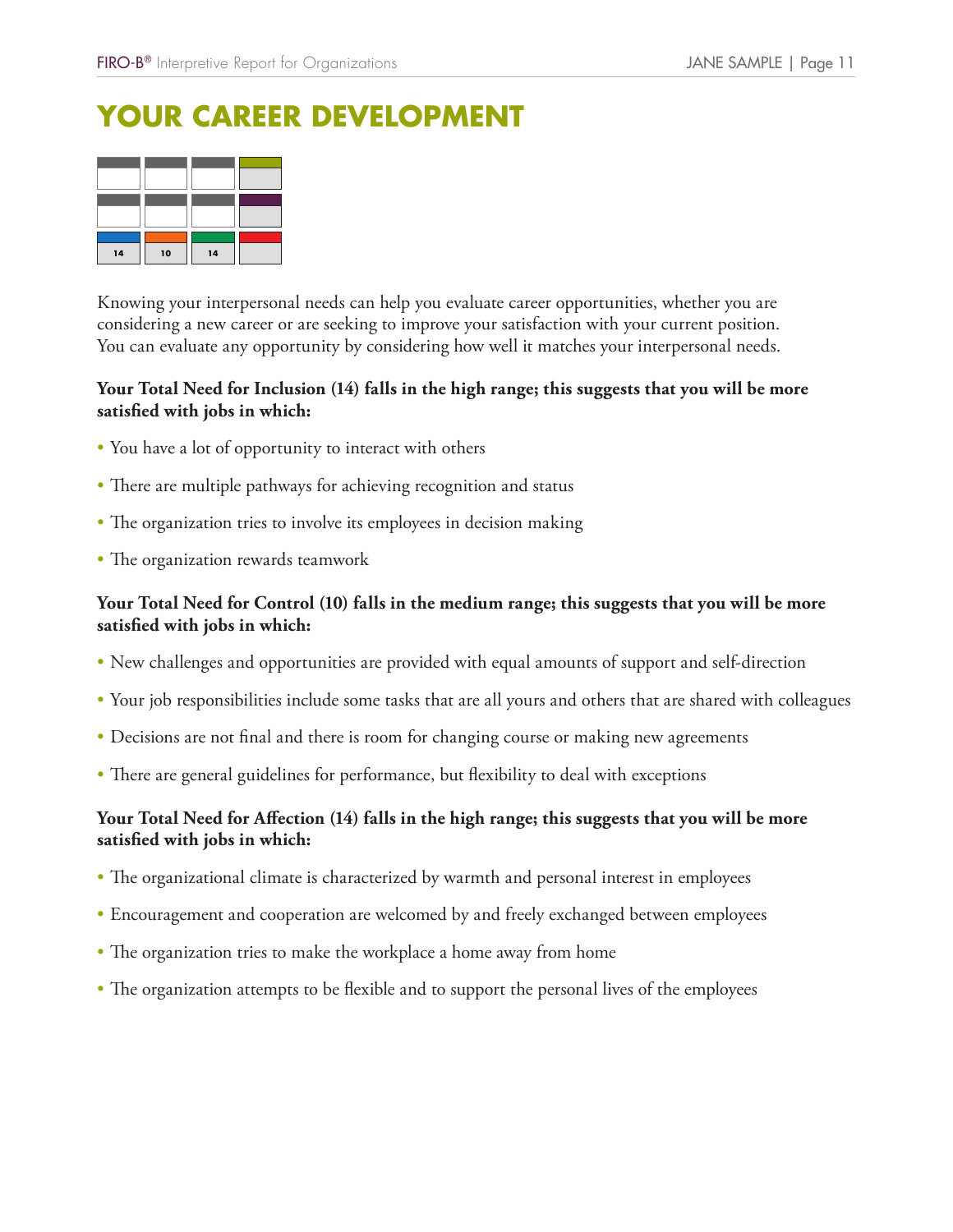How effective you are as a member of a team or an organization is partly a function of how flexible you are. Your interpersonal needs may lead you to certain patterns of behavior that are currently limiting your potential effectiveness. Although it is necessary to find ways to express your needs, you may be able to increase your effectiveness if you do not engage in those patterns exclusively. The questions below may help you become more flexible. FIRO-B<sup>®</sup> Interpretive Report for Organizations<br> **IMPROVING YOUR TEAM EFFECTIVENE**<br>
The strategy of the strategy of a team or an organization is partly a function<br>
Theoretic you are as a member of a team or an organization

### **Your need for Expressed Inclusion (7) is high. Ask yourself:**

- Do I give others a chance to contribute at a level they are comfortable with, or do I pressure them for contributions?
- Do I really need more input from others, or do I know enough to proceed?
- Should I recognize my shy colleague's achievements privately rather than publicly?

### **Your need for Wanted Inclusion (7) is high. Ask yourself:**

- Am I frequently expecting others to seek my input?
- Are there ways I can more directly show others that I want to be included in a project?
- Can I allow others to get as much attention as I enjoy getting?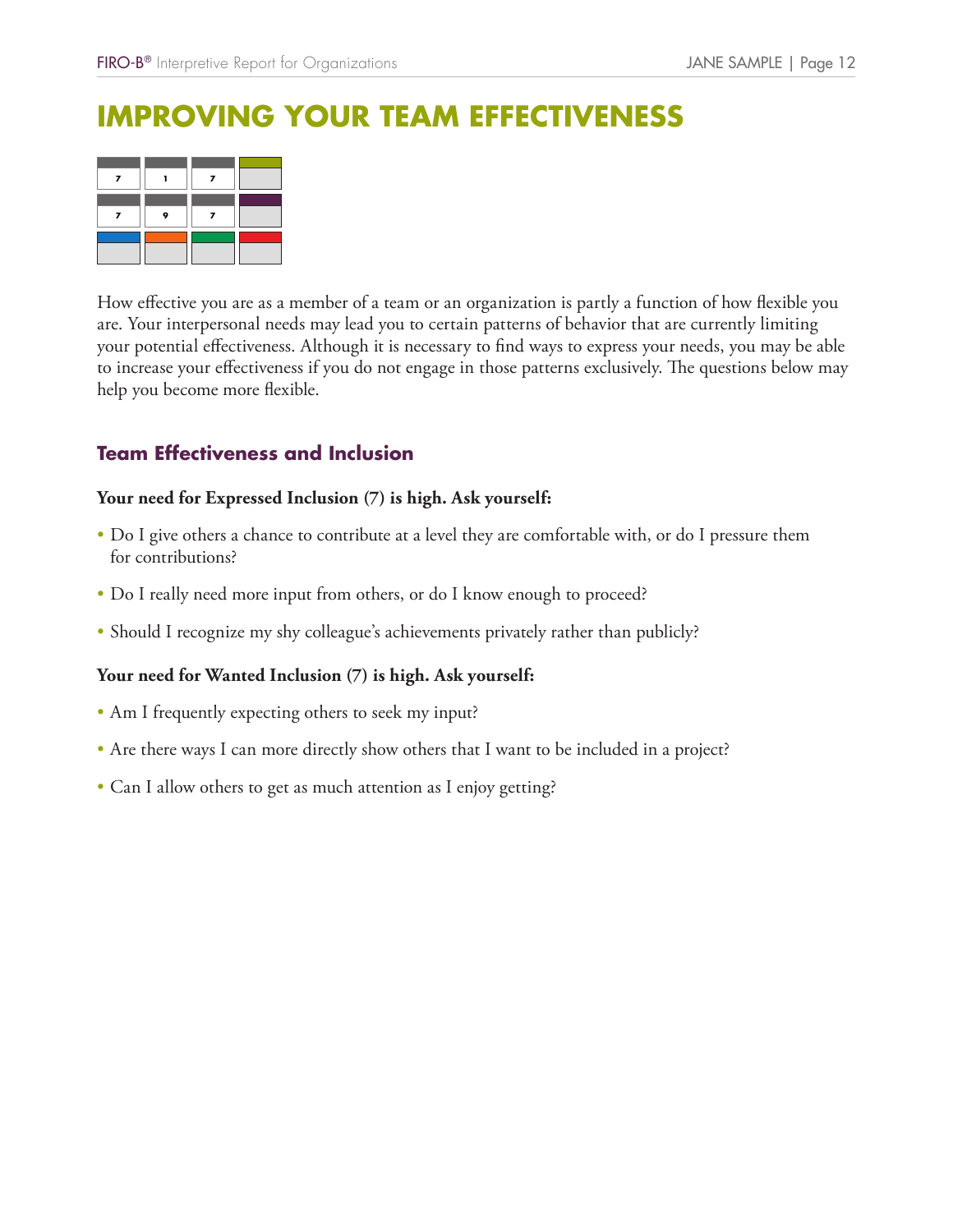# **FIRO-B®** Interpretive Report for Organizations<br>**Team Effectiveness and Control**

### **Your need for Expressed Control (1) is low. Ask yourself:**

- Am I avoiding the risk of taking on this new task just because I am not familiar with it?
- Can I increase the reliability and consistency of my work?
- Can I structure activities so that team members can set priorities?

### **Your need for Wanted Control (9) is high. Ask yourself:**

- Can I learn to be more flexible and tolerant of ambiguity?
- Do I need permission, or do I already have all the authority I need to proceed?
- Can I lessen my reliance on others?

# FIRO-B<sup>®</sup> Interpretive Report for Organizations<br> **Team Effectiveness and Control**<br>
Your need for Expressed Control (1) is lov<br>
• Am I avoiding the risk of taking on this ne<br>
• Can I increase the reliability and consisten<br>

### **Your need for Expressed Affection (7) is high. Ask yourself:**

- Can I intrude less on others?
- Would my colleagues prefer to know less about my personal concerns?
- Do I defer to others at the price of expressing my own opinion?

### **Your need for Wanted Affection (7) is high. Ask yourself:**

- How can I learn to reassure myself rather than relying on others for support?
- Do I expect a personal relationship with my subordinates?
- Am I too dependent on feedback about my work?